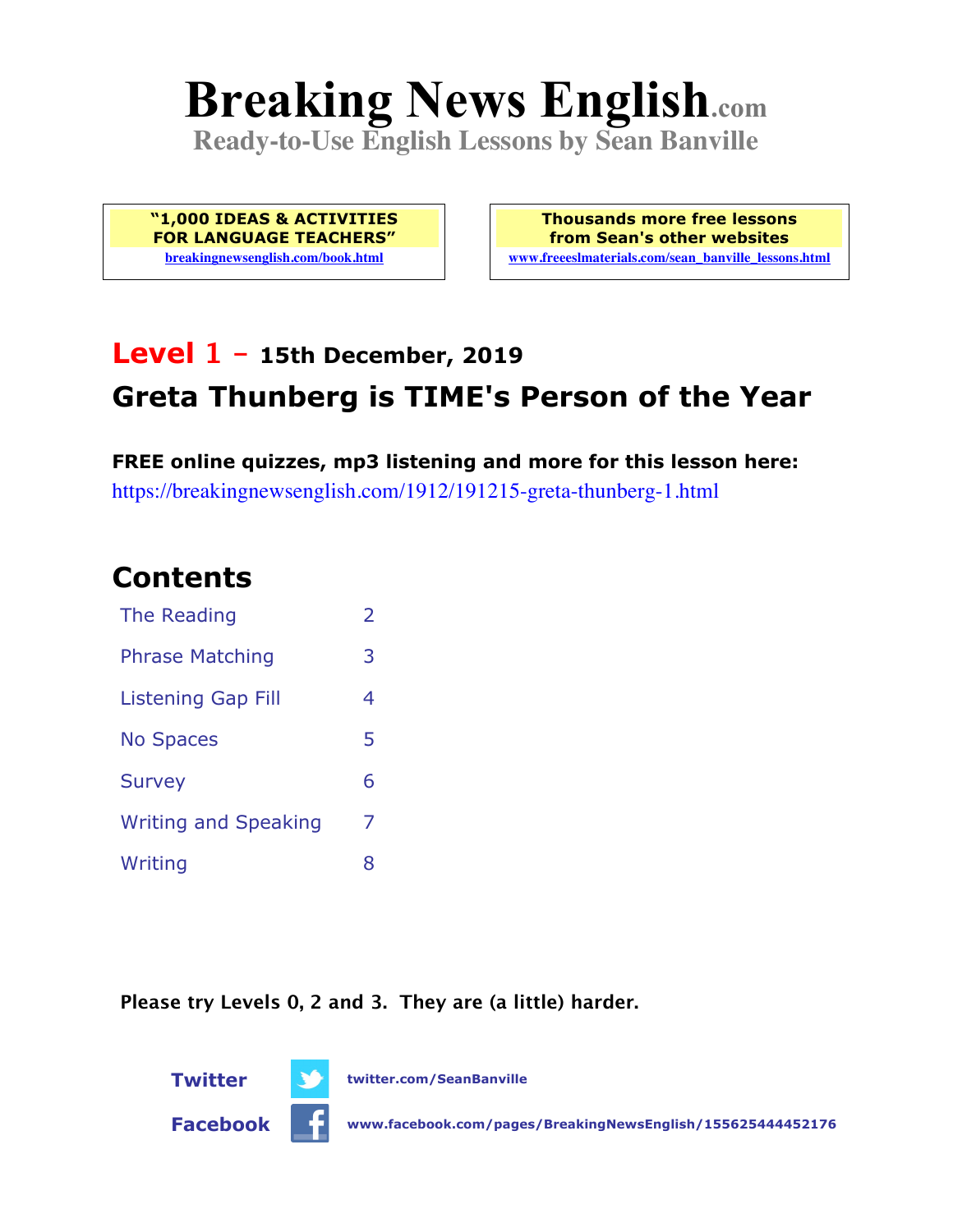## **THE READING**

From https://breakingnewsenglish.com/1912/191215-greta-thunberg-1.html

Greta Thunberg is TIME magazine's Person of the Year. The 16-year-old from Sweden beat the Hong Kong democracy protestors. She became famous in 2018 after she went on a climate strike outside Sweden's parliament. This started a global climate movement. Schoolchildren worldwide followed her example. Since then, she has spoken to the United Nations and met the Pope. After hearing about the award, she said: "Wow, this is unbelievable!"

Greta Thunberg is the youngest winner of the award. TIME said Greta changed millions of people's attitudes. She got people to join a "worldwide movement calling for urgent change". It added that Greta got people to act, and shamed those who wouldn't act. Donald Trump Jr said Greta's award was "a marketing gimmick". In contrast, Hillary Clinton tweeted: "I am grateful for all she's done to raise awareness of the climate crisis."

Sources: https://www.**yahoo.com**/lifestyle/16-greta-thunberg-youngest-time-173215953.html https://www.**nbcnews.com**/news/us-news/greta-thunberg-time-s-2019-person-year-n1099396 https://www.**aol.com**/article/news/2019/12/11/donald-trump-jr-slams-time-for-choosing-gretathunberg-as-person-of-the-year/23879064/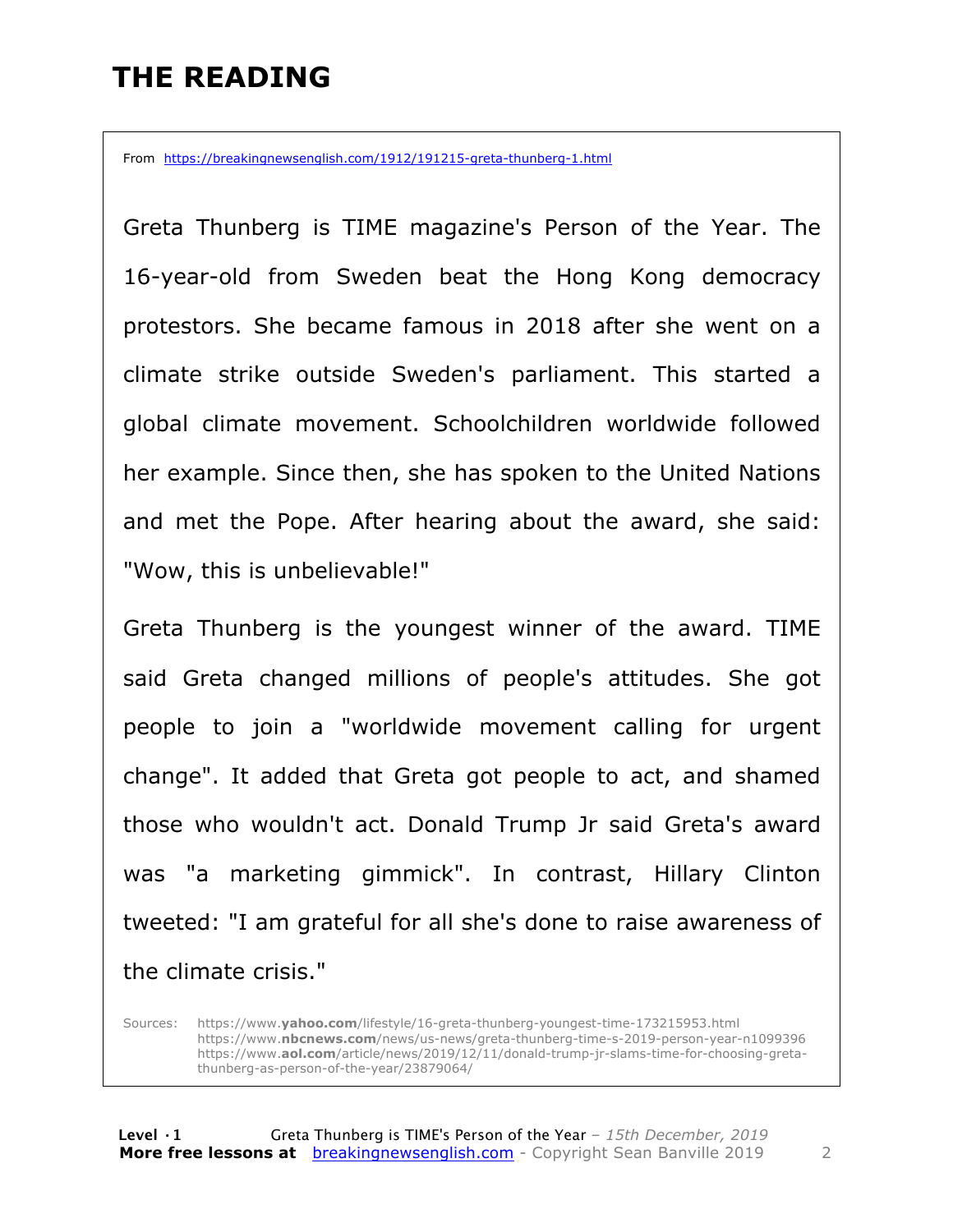# **PHRASE MATCHING**

From https://breakingnewsenglish.com/1912/191215-greta-thunberg-1.html

#### **PARAGRAPH ONE:**

| 1. The 16-year-old               |    | a. strike             |
|----------------------------------|----|-----------------------|
| 2. She became famous             |    | b. followed her       |
| 3. she went on a climate         |    | c. unbelievable       |
| 4. This started a global climate |    | d. in 2018            |
| 5. Schoolchildren worldwide      |    | e. the award          |
| 6. she has spoken to             | f. | movement              |
| 7. After hearing about           |    | q. from Sweden        |
| 8. Wow, this is                  |    | h. the United Nations |

#### **PARAGRAPH TWO:**

| 1. the youngest winner                |    | a. people's attitudes |
|---------------------------------------|----|-----------------------|
| 2. Greta changed millions of          |    | b. crisis             |
| 3. She got people to join a worldwide |    | c. gimmick            |
| 4. calling for urgent                 |    | d. of the award       |
| 5. a marketing                        | e. | awareness             |
| $6.$ I am                             | f. | movement              |
| 7. all she's done to raise            | q. | change                |
| 8. the climate                        |    | h. grateful           |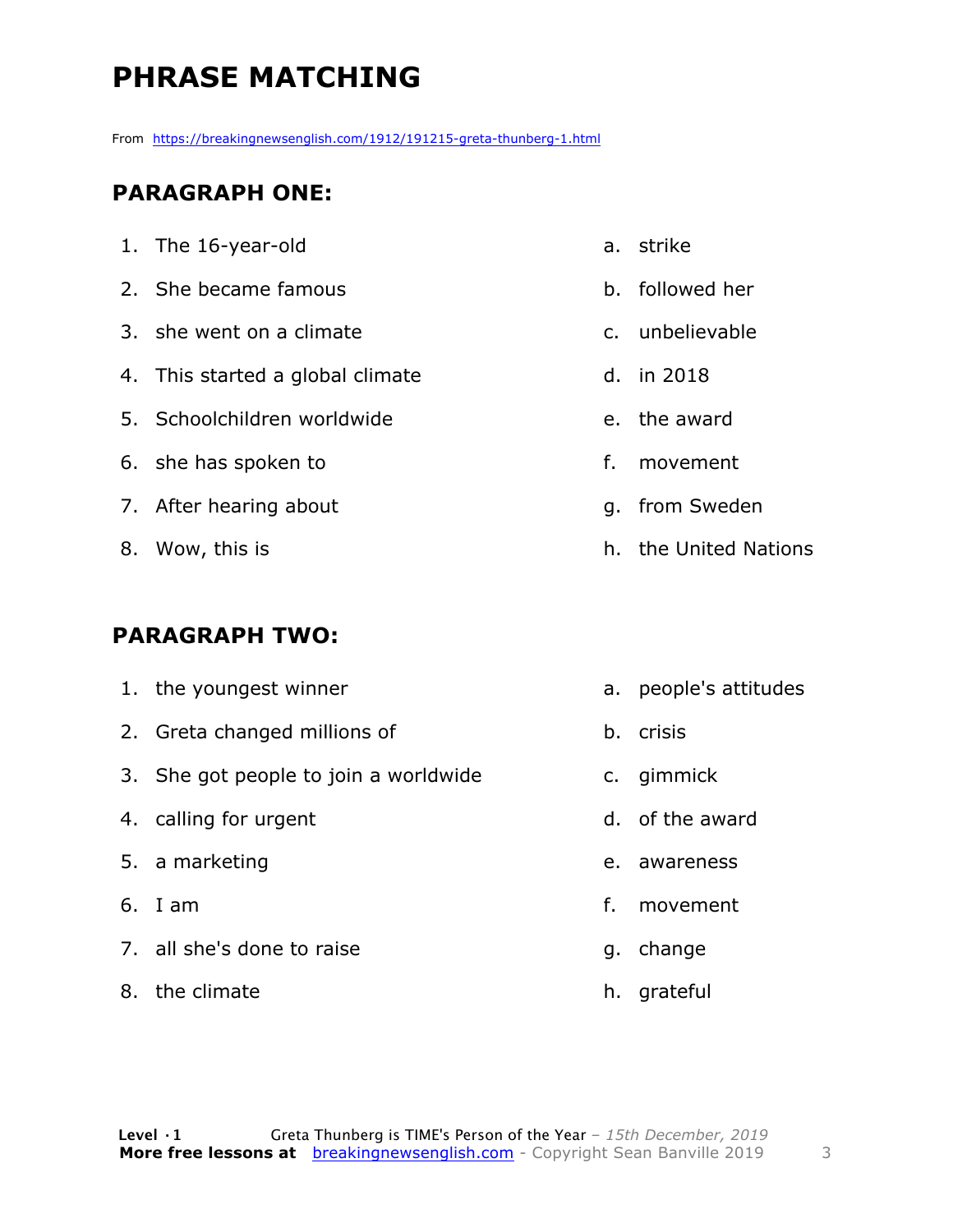## **LISTEN AND FILL IN THE GAPS**

From https://breakingnewsenglish.com/1912/191215-greta-thunberg-1.html

Greta Thunberg is TIME magazine's Person of the Year. The (1) **Sweden beat the Hong Kong** democracy protestors. She became famous in 2018 after she went on (2) \_\_\_\_\_\_\_\_\_\_\_\_\_\_\_\_\_\_\_ outside Sweden's parliament. This started a (3) \_\_\_\_\_\_\_\_\_\_\_\_\_\_\_\_\_\_\_\_\_\_. Schoolchildren worldwide followed her example. Since then, she (4) \_\_\_\_\_\_\_\_\_\_\_\_\_\_\_\_\_\_\_ the United Nations and met the Pope. After (5) \_\_\_\_\_\_\_\_\_\_\_\_\_\_\_\_\_\_\_ award, she said: "Wow, (6) \_\_\_\_\_\_\_\_\_\_\_\_\_\_\_\_\_\_\_!"

Greta Thunberg is the  $(7)$  and the award. TIME said Greta changed millions (8) \_\_\_\_\_\_\_\_\_\_\_\_\_\_\_\_\_\_\_\_\_\_\_\_. She got people to join a "worldwide movement calling (9) \_\_\_\_\_\_\_\_\_\_\_\_\_\_\_\_\_\_\_". It added that Greta got people to act, and (10) \_\_\_\_\_\_\_\_\_\_\_\_\_\_\_\_\_\_\_\_\_\_\_\_\_\_\_ wouldn't act. Donald Trump Jr said Greta's award was "(11) \_\_\_\_\_\_\_\_\_\_\_\_\_\_\_\_\_\_\_\_\_\_\_\_\_\_\_\_\_\_\_". In contrast, Hillary Clinton tweeted: "I am grateful for all she's done to raise (12) \_\_\_\_\_\_\_\_\_\_\_\_\_\_\_\_\_\_\_ climate crisis."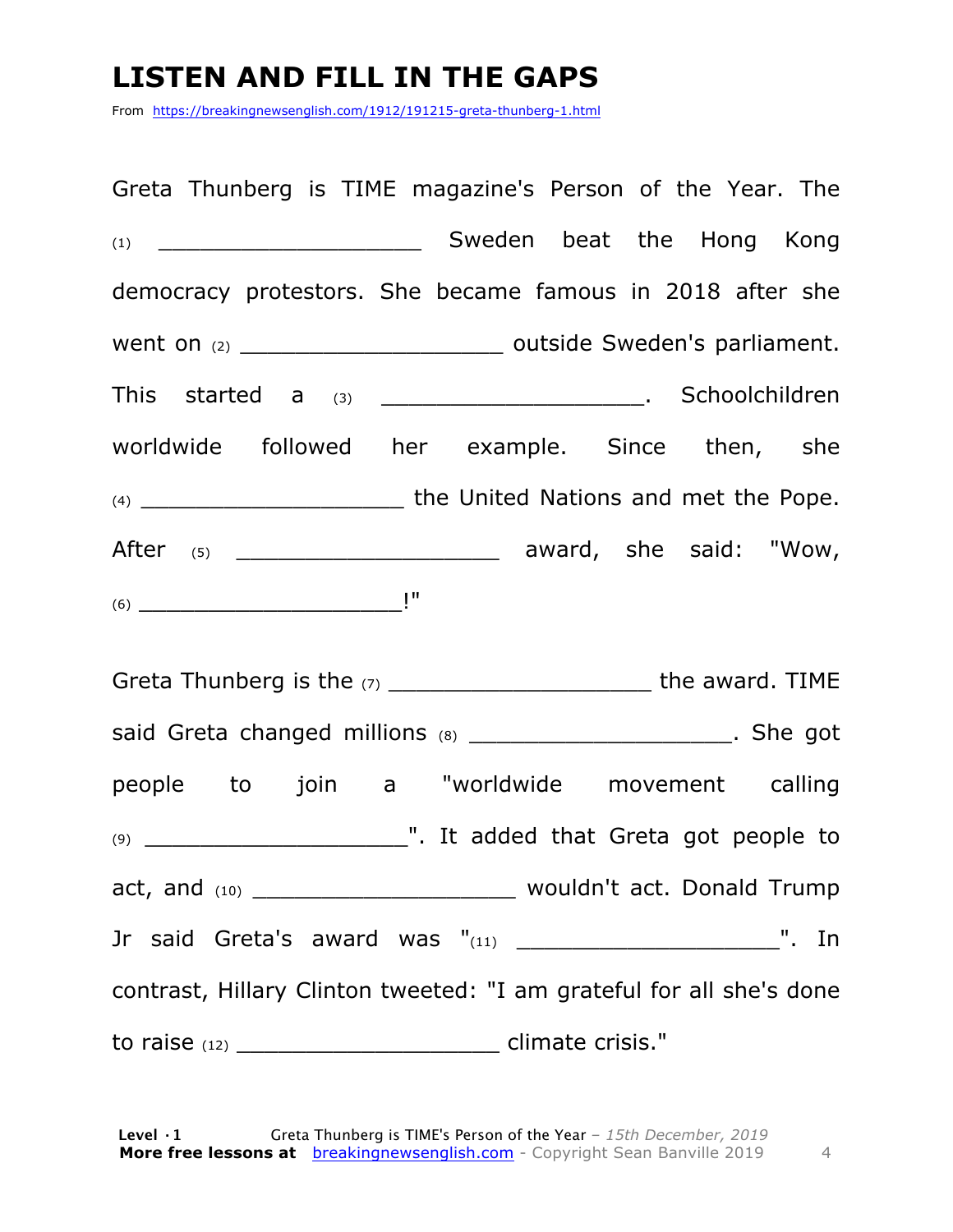# **PUT A SLASH ( / )WHERE THE SPACES ARE**

From https://breakingnewsenglish.com/1912/191215-greta-thunberg-1.html

GretaThunbergisTIMEmagazine'sPersonoftheYear.The16-year-ol dfromSwedenbeattheHongKongdemocracyprotestors.Shebecamef amousin2018aftershewentonaclimatestrikeoutsideSweden'sparlia ment.Thisstartedaglobalclimatemovement.Schoolchildrenworldwid efollowedherexample.Sincethen,shehasspokentotheUnitedNations andmetthePope.Afterhearingabouttheaward,shesaid:"Wow,thisisu nbelievable!"GretaThunbergistheyoungestwinneroftheaward.TIME saidGretachangedmillionsofpeople'sattitudes.Shegotpeopletojoina "worldwidemovementcallingforurgentchange".ItaddedthatGretago tpeopletoact,andshamedthosewhowouldn'tact.DonaldTrumpJrsaid Greta'sawardwas"amarketinggimmick".Incontrast,HillaryClintontw eeted:"Iamgratefulforallshe'sdonetoraiseawarenessoftheclimatecri sis."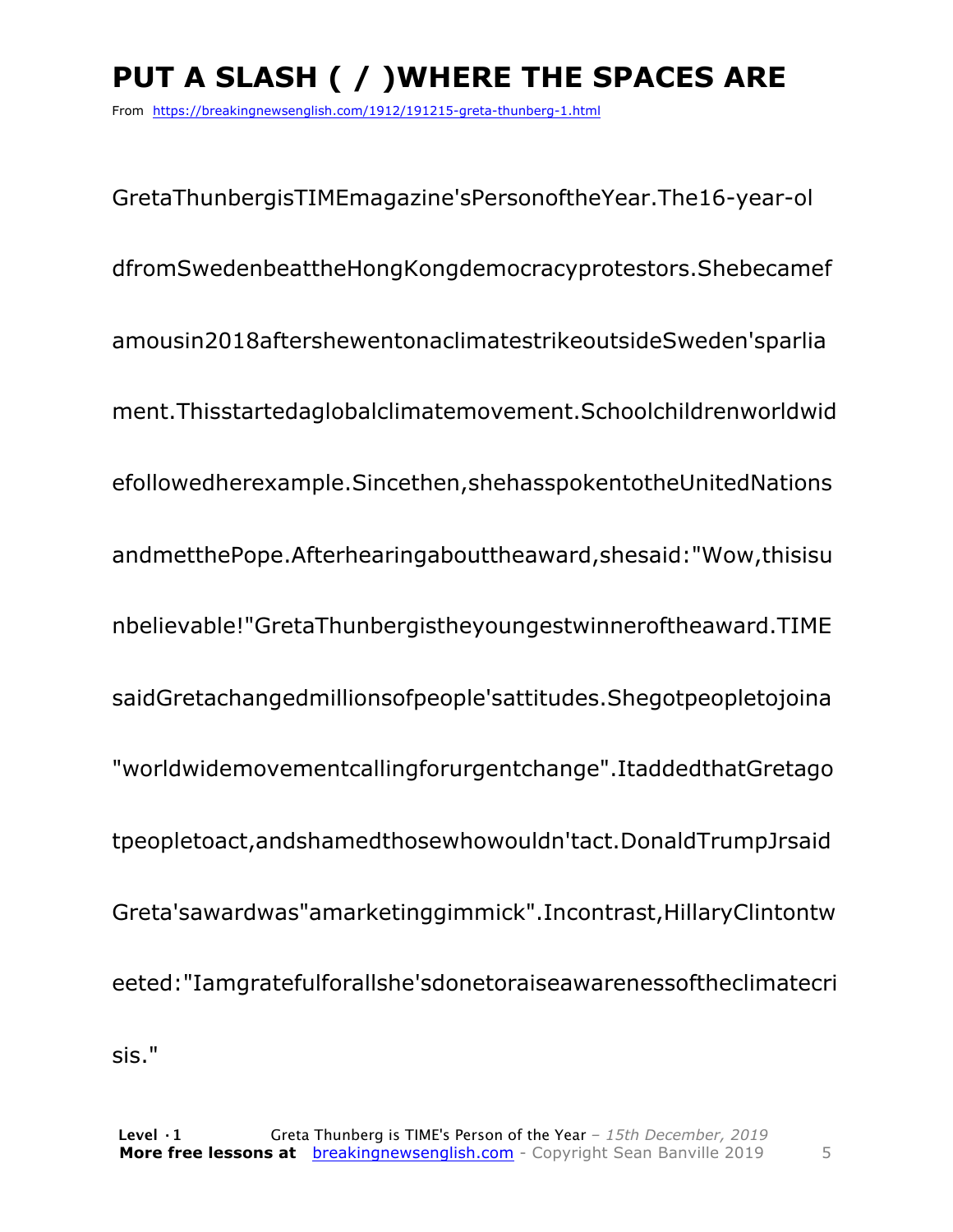# **GRETA THUNBERG SURVEY**

From https://breakingnewsenglish.com/1912/191215-greta-thunberg-4.html

Write five GOOD questions about Greta Thunberg in the table. Do this in pairs. Each student must write the questions on his / her own paper.

When you have finished, interview other students. Write down their answers.

|      | STUDENT 1 | STUDENT 2 | STUDENT 3 |
|------|-----------|-----------|-----------|
| Q.1. |           |           |           |
| Q.2. |           |           |           |
| Q.3. |           |           |           |
| Q.4. |           |           |           |
| Q.5. |           |           |           |

- Now return to your original partner and share and talk about what you found out. Change partners often.
- Make mini-presentations to other groups on your findings.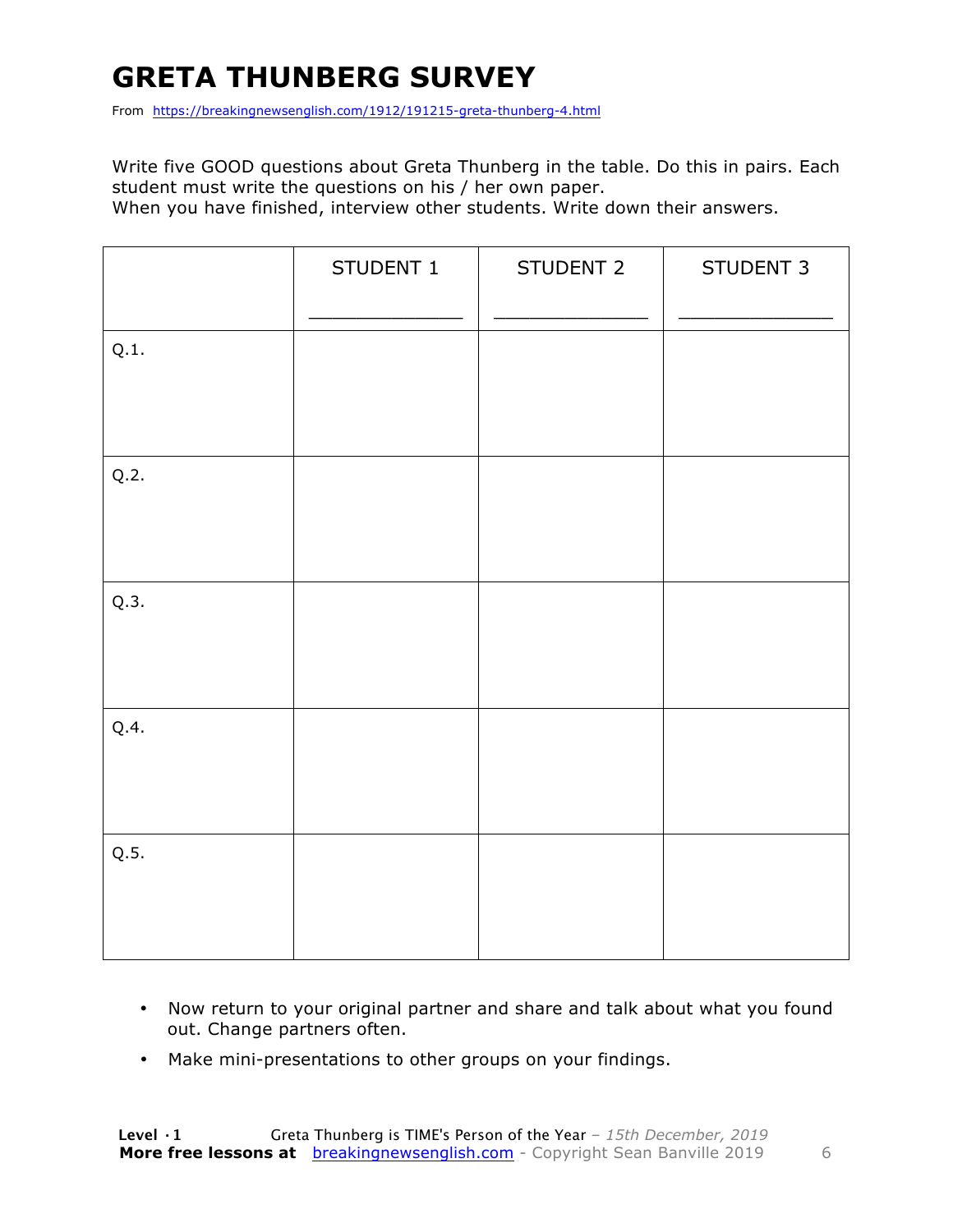### **WRITE QUESTIONS & ASK YOUR PARTNER(S)**

Student A: Do not show these to your speaking partner(s).

*Greta Thunberg is TIME's Person of the Year – 15th December, 2019* More free lessons at breakingnewsenglish.com

### **WRITE QUESTIONS & ASK YOUR PARTNER(S)**

-----------------------------------------------------------------------------

Student B: Do not show these to your speaking partner(s).

| a) |  |  |
|----|--|--|
| b) |  |  |
| c) |  |  |
| d) |  |  |
| e) |  |  |
| f) |  |  |
|    |  |  |

**Level ·1** Greta Thunberg is TIME's Person of the Year *– 15th December, 2019* **More free lessons at** breakingnewsenglish.com - Copyright Sean Banville 2019 7